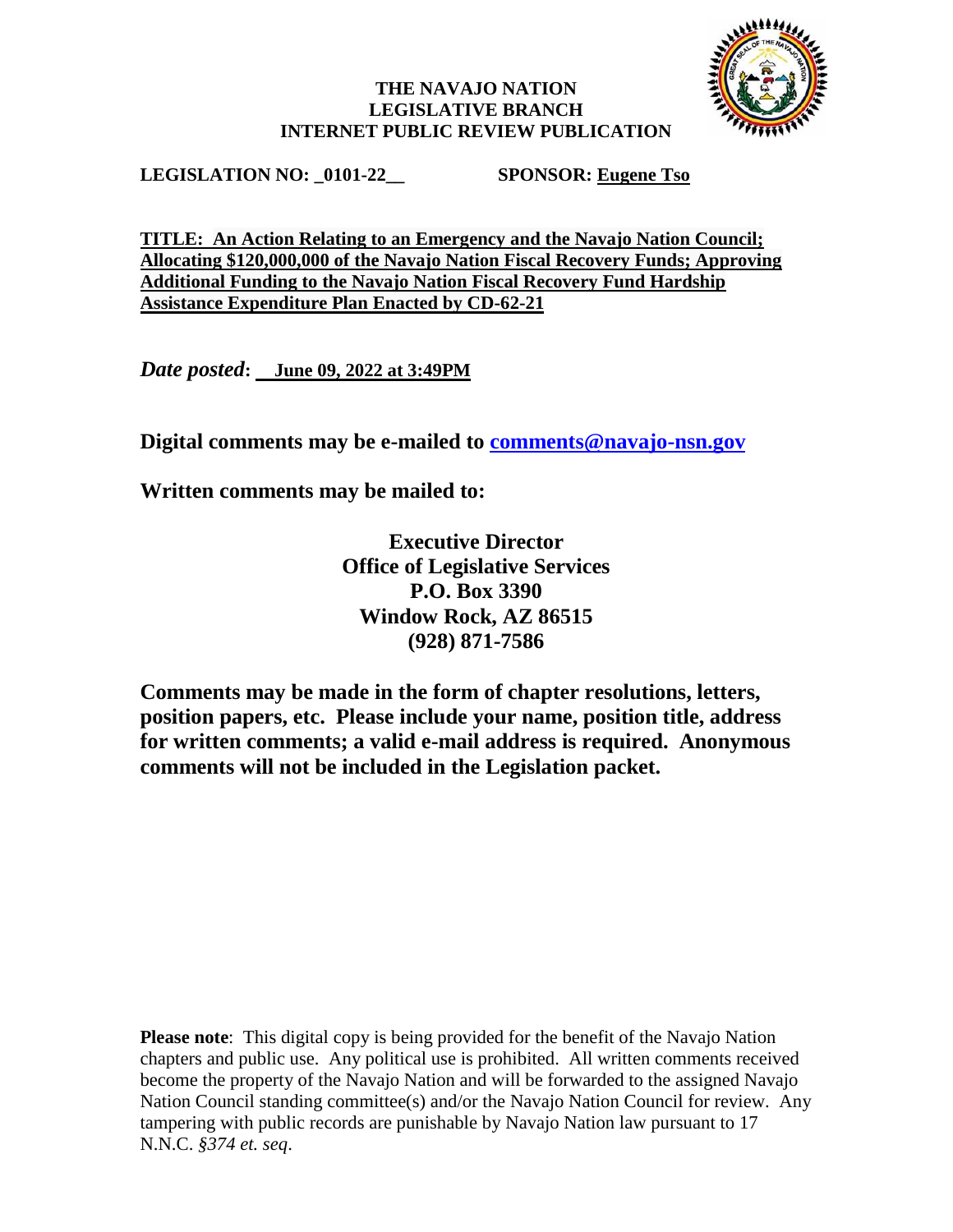# **LEGISLATIVE SUMMARY SHEET TISLATIVE SUMMARY SI**<br>Tracking No. \_\_0101-22

**DATE:** June 9, 2022

**TITLE OF RESOLUTION:** AN ACTION RELATING TO AN EMERGENCY AND THE NAVAJO NATION COUNCIL; ALLOCATING \$120,000,000 OF NAVAJO NATION FISCAL RECOVERY FUNDS; APPROVING ADDITIONAL FUNDING TO THE NAVAJO NATION FISCAL RECOVERY FUND HARDSHIP ASSISTANCE EXPENDITURE PLAN ENACTED BY CD-62-21

**PURPOSE:** This resolution, if approved, will allocate an additional \$120 million to FRF Hardship Assistance Expenditure Plan.

**This written summary does not address recommended amendments as may be provided by the standing committee. The Office of Legislative Counsel requests each committee member to review the proposed resolution in detail.** 

**OLC No. 22-202-1**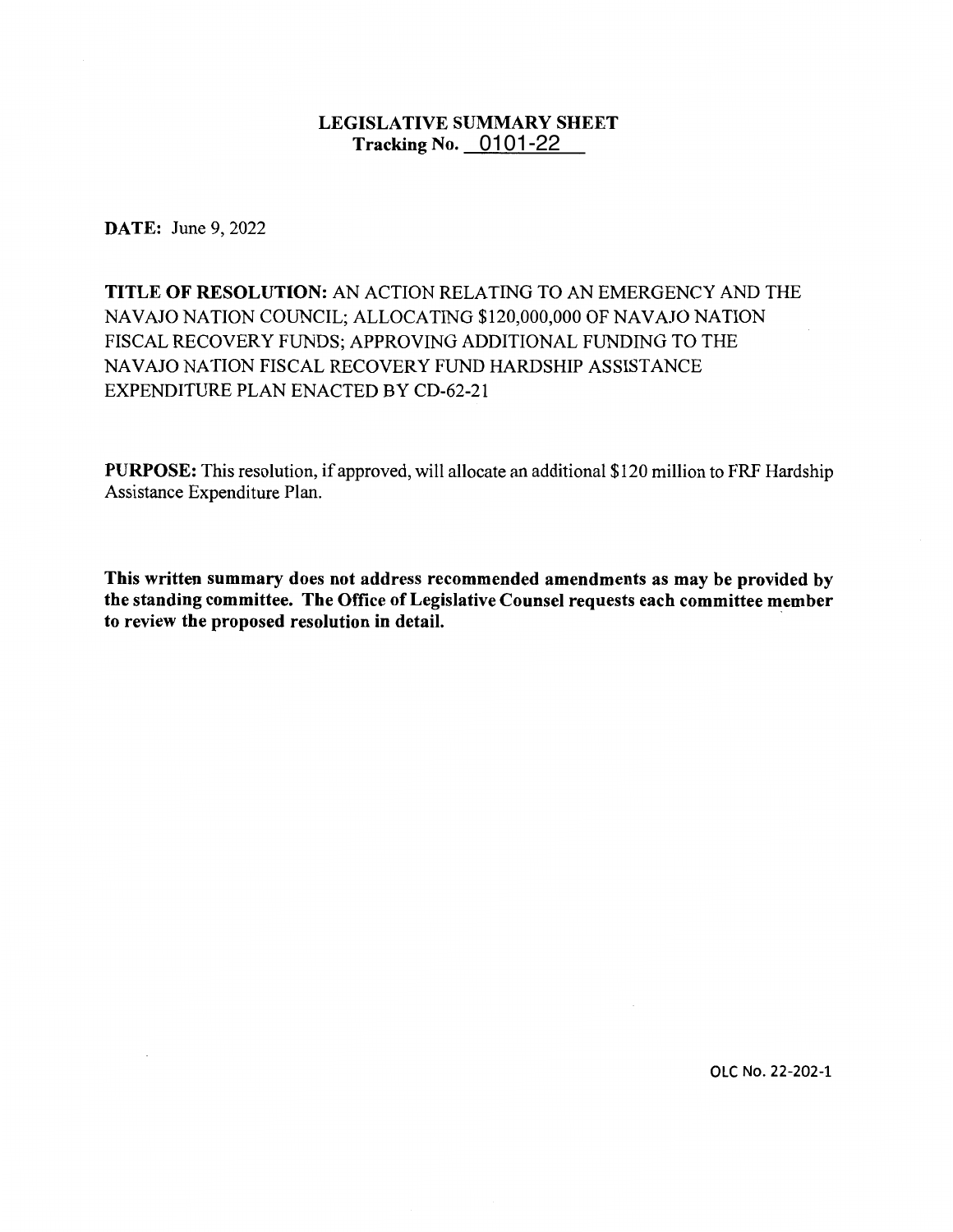# Navajo Nation Council

# PROPOSED NAVAJO NATION COUNCIL RESOLUTION **24th NAVAJO NATION COUNCIL- Fourth Year, 2022**

INTRODUCED BY

Primary Sponsor

TRACKING NO. <mark>0101-22</mark> 0101-22

## **AN ACTION**

**RELATING TO AN EMERGENCY AND THE NAVAJO NATION COUNCIL; ALLOCATING \$120,000,000 OF NAVAJO NATION FISCAL RECOVERY FUNDS; APPROVING ADDITIONAL FUNDING TO THE NAVAJO NATION FISCAL RECOVERY FUND HARDSHIP ASSISTANCE EXPENDITURE PLAN ENACTED BY CD-62-21** 

### **BE IT ENACTED:**

1 2

3

4

5

6

7

8

9

10

11

12

13

14

15

16

17

18

19

20

21

22

23

24

25

26

27

28

29

30

### **SECTION ONE. AUTHORITY**

A. The Navajo Nation Council is the governing body of the Navajo Nation. 2 N.N.C. §102(A). B. The Navajo Nation Council is authorized to approve emergency legislation to address, among other urgent matters, an emergency problem that threatens the provision of direct services as an entitlement under Navajo Nation or Federal law. Such an emergency matter must arise due to the pressing public need for such resolution(s) and must be a matter requiring final action by the Council. *See* 2 N.N.C. §164(A)(16).

C. Navajo Nation Council Resolution No. CJY-41-21, incorporated herein by reference, mandates that Navajo Nation Fiscal Recovery Fund ("NNFRF") Expenditure Plans be duly adopted by a two-thirds (2/3) vote of all members of the Navajo Nation Council and approved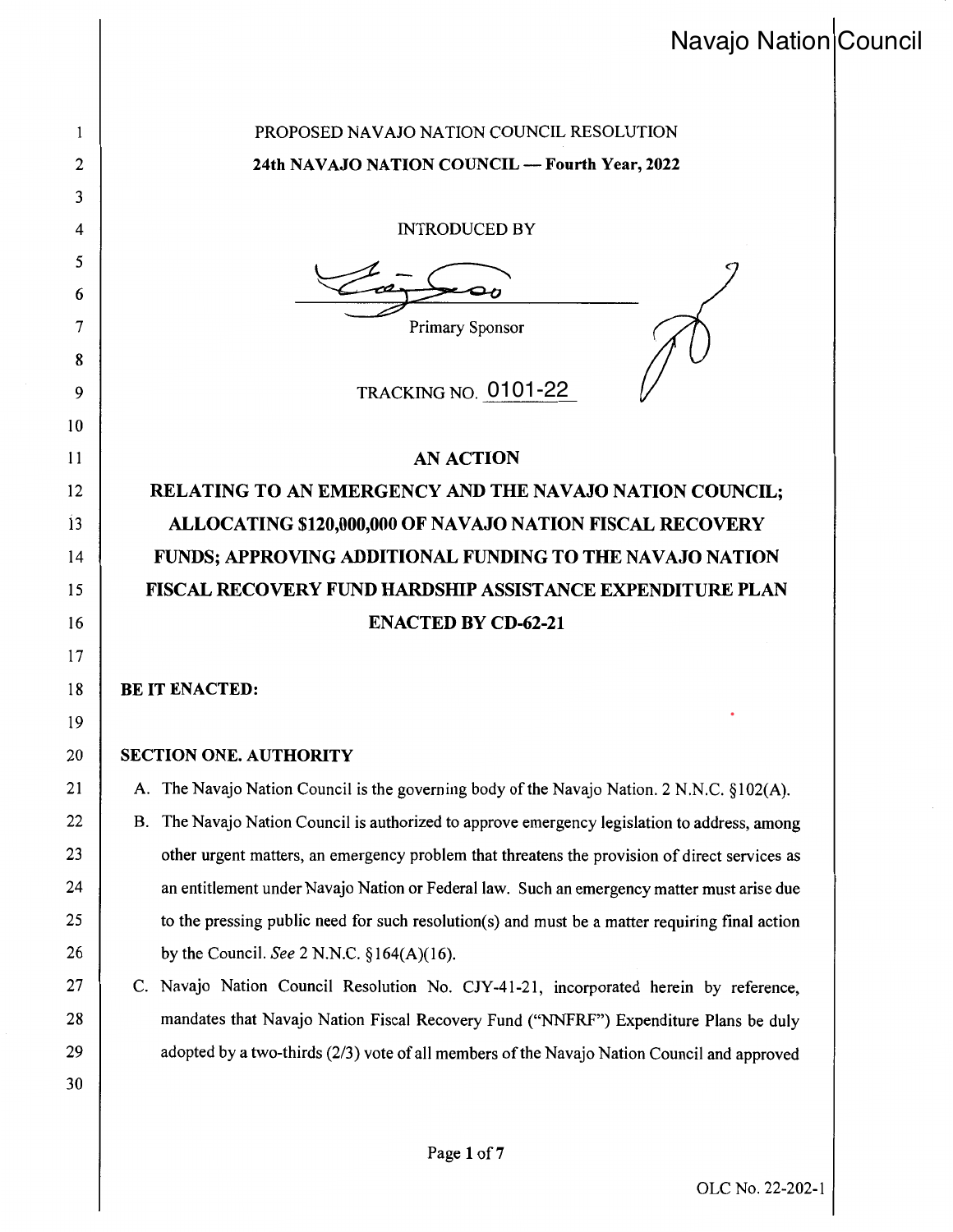by the President of the Navajo Nation pursuant to 2 N.N.C. § 164 (A) and 2 N.N.C. §§ 1005 (C) (10), (11), and (12).

#### **SECTION TWO. FINDINGS**

- A. The World Health Organization ("WHO") declared a Public Health Emergency of International Concern related to the Coronavirus ("COVID-19"), a highly contagious and sometimes fatal respiratory virus, on January 30, 2020; the U.S. Department of Health and Human Services declared a Public Health Emergency related to the COVID-19 outbreak on January 31, 2020; and the WHO declared a global pandemic due to COVID-19 on March 11, 2020.
- B. The Navajo Nation Commission on Emergency Management, with the concurrence of Navajo Nation President Jonathan Nez, declared a Public Health State of Emergency on the Navajo Nation on March 11, 2020, due to the COVID-19 outbreak. *See* Resolution No. CEM 20-03- 11 which is incorporated herein by reference. The Navajo Nation Department of Health has subsequently issued numerous Public Health Emergency Orders. Public Health Orders 2020- 001 through 2022-006 are incorporated herein by reference. These Public Health Emergency Orders are available at www.ndoh.navajo-nsn.gov.
- C. The coronavirus pandemic of 2019 has caused large scale infections and loss of life throughout the world, the United States, and the Navajo Nation. As of June 3, 2022, the Navajo Nation Health Command Operations Center has confirmed 54,417 COVID-19 cases and 1,793 COVID-related deaths on the Navajo Nation. COVID-19 variants have recently emerged that threaten to increase these numbers and continue the pandemic's assault on the Navajo People. D. The devastating effects of COVID-19 continue throughout the Navajo Nation and extend beyond life and health devastation to wide scale negative financial impacts, such as employment losses, business closures, food and housing insecurity, and other economic disruptions.
	- E. In response to the pandemic, Unites States President Joseph Biden signed the American Rescue Plan Act ("ARPA") into law on March 11, 2021. Section 9901 of ARPA amended Title VI of the Social Security Act to add section 602, which established the Coronavirus State Fiscal Recovery Fund, and section 603, which established the Coronavirus Local Fiscal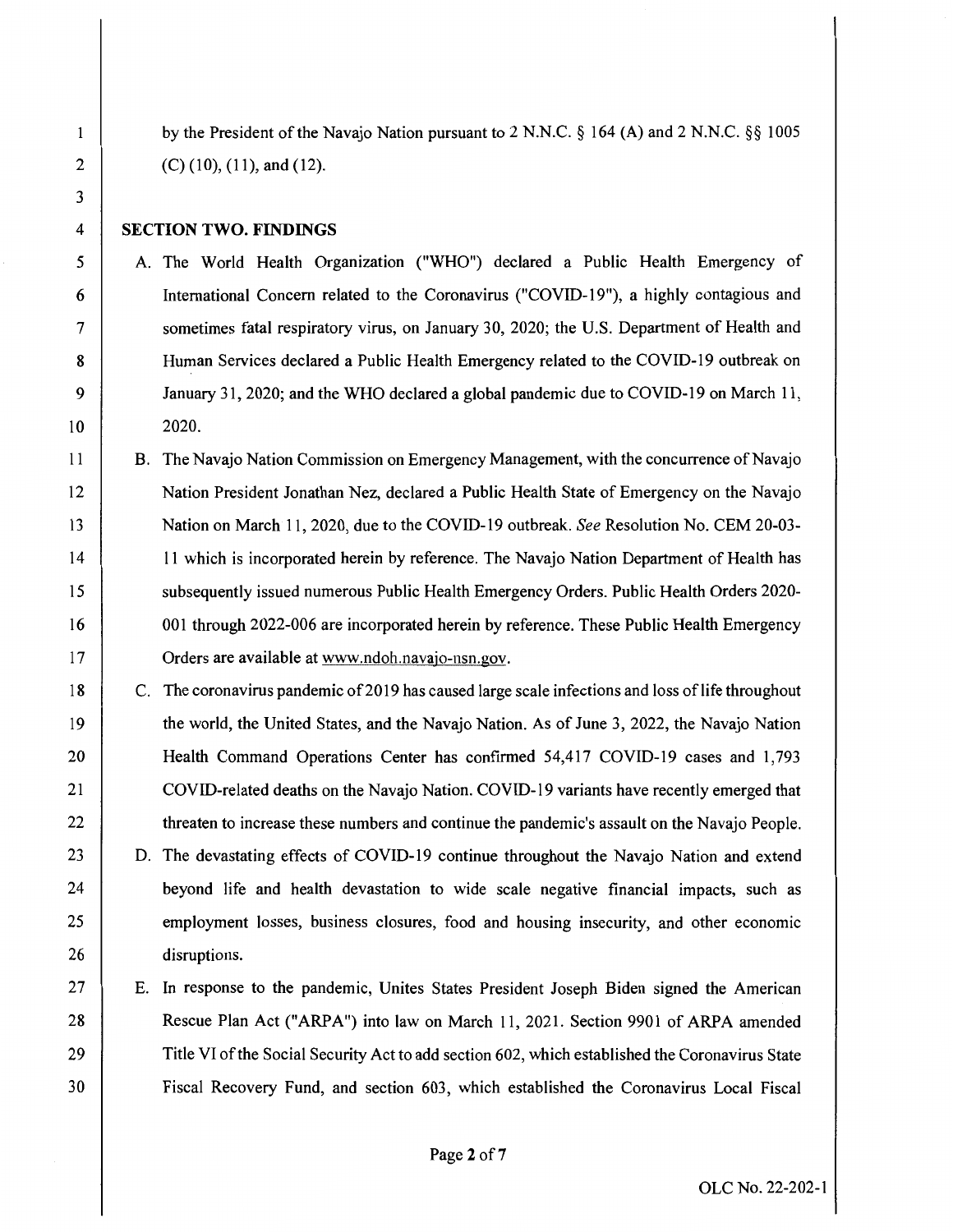Recovery Fund (together the "Fiscal Recovery Funds" or "FRF") and provided \$362 billion for state, local, and tribal governments, including \$20 billion specifically designated for tribal governments.

F. As of April 12, 2022, the United States Department of Treasury has allocated two billion seventy-nine million four hundred sixty-one thousand four hundred sixty-four dollars (\$2,079,461,464) to the Navajo Nation under the Fiscal Recovery Funds provisions of ARPA. The Fiscal Recovery Funds are designed to build on and expand the relief provided in the 2020 Coronavirus Aid, Relief, and Economic Security Act (CARES Act), Public Law 116- 136, 134 Stat. 281 (2020), and are intended to mitigate and contain the spread of COVID-19, as well as to respond to the health, social and economic impacts of COVID-19 suffered by residents and businesses.

G. Pursuant to Section 9901 of ARPA, the Fiscal Recovery Funds are specifically intended to:

- 1. respond to the COVID-19 public health emergency and its negative economic impacts, including assistance to households, small businesses, and non-profits; and/or aid to impacted industries such as tourism, travel, and hospitality;
- 2. respond to workers performing essential work during the COVID-19 public health emergency by providing premium pay to eligible workers;
- 3. provide government services to the extent of the reduction in Navajo Nation revenue due to the COVID-19 public health emergency, relative to revenues collected in the most recent full fiscal year prior to the COVID-19 public health emergency; and

4. make necessary investments in water, sewer, and/or broadband infrastructure.

H. The U.S. Department of Treasury has issued guidance requiring that the use and expenditure of Fiscal Recovery Funds must fall under one of the four categories above and that funding recipients must report each expenditure under one of the eighty-three (83) "Expenditure Categories" set forth in Appendix 1 to the U.S. Department of Treasury's Compliance and Reporting Guidance for State and Local Fiscal Recovery Funds.

I. Pursuant to ARPA:

28 29

30

1

2

3

4

5

6

7

8

9

10

11

12

13

14

15

16

17

18

19

20

21

22

23

24

25

26

27

I. Fiscal Recovery Fund costs must be incurred by December 31, 2024, meaning that the Navajo Nation must obligate FRF funds by that date. Treasury's Final Rule provides that "incurred" shall have the same meaning given to "financial obligation"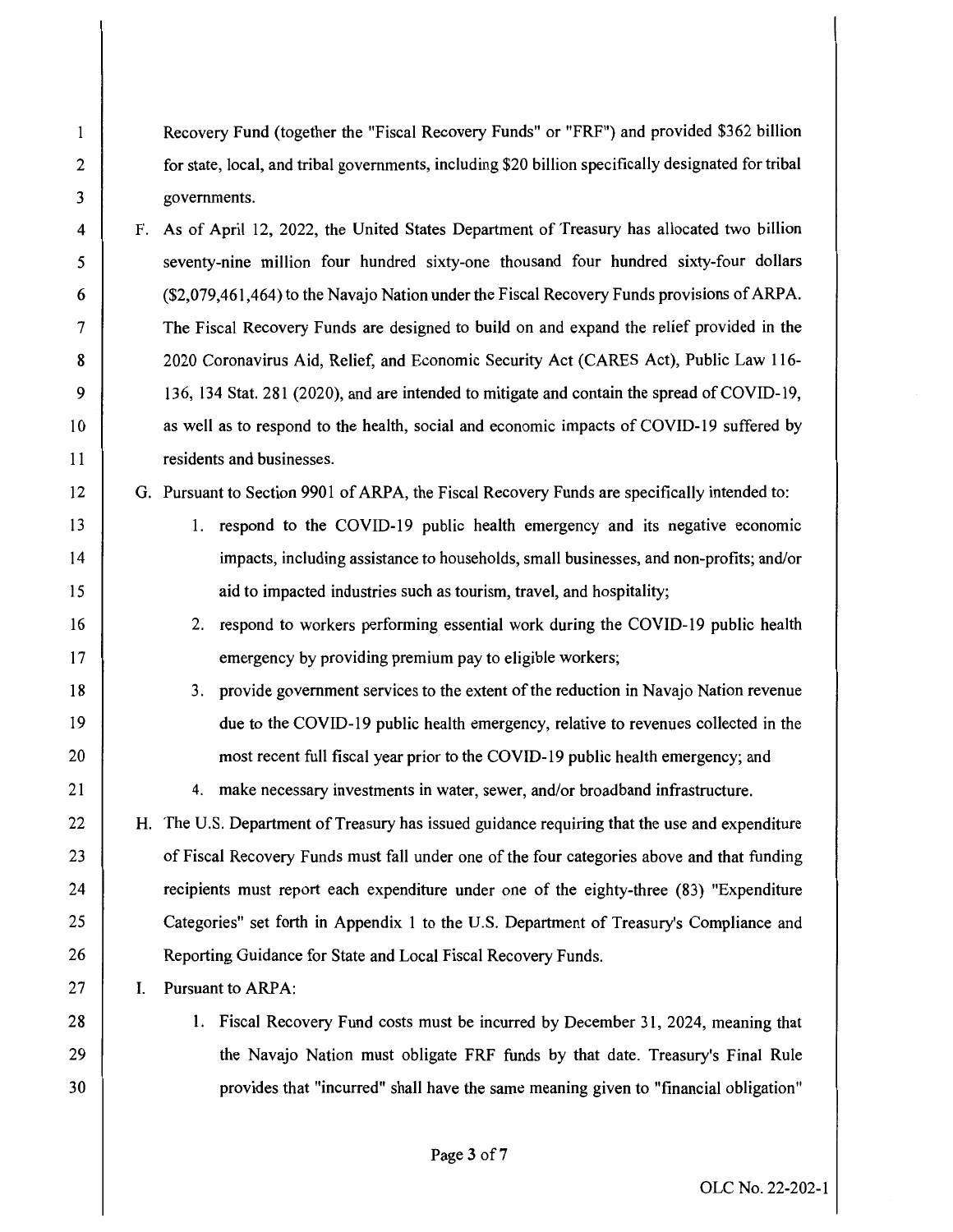under the Uniform Guidance at 2 CFR 200.1: "Financial obligations, when  $\mathbf{1}$ 2 referencing a recipient's or sub-recipient's use of funds under a Federal award, means 3 orders placed for property and services, contracts and sub-awards made, and similar transactions that require payment"; and 4 2. The Fiscal Recovery Fund period of performance runs from March 3, 2021, until 5 December 31, 2026, meaning that all FRF-funded projects must be completed and 6 7 funds must be fully expended by December 31, 2026; and 8 3. Costs incurred by the Navajo Nation prior to March 3, 2021, are not eligible; and 9 4. Any funds not obligated or expended for eligible uses by the dates set forth above in 10 sections I (I) and (2) must be returned to the U.S. Treasury, including any unobligated 11 or unexpended funds that have been provided to sub-recipients and contractors as part 12 of the award closeout process. 13 J. While its acceptance of Fiscal Recovery Funds obligates the Navajo Nation to comply with 14 ARPA and other federal laws and regulations, the Navajo Nation can and will fulfill these 15 obligations while retaining and exercising its sovereignty in allocating and disbursing Fiscal 16 Recovery Funds. 17 K. On July 23, 2021, the Navajo Nation Council adopted Resolution No. CJY-41-21 establishing 18 the Navajo Nation Fiscal Recovery Fund ("NNFRF") into which the Navajo Nation's 19 allocation of \$2,079,461,464 has been deposited. Resolution CJY-41-21 also adopted an 20 expenditure authorization and approval process for the allocation of funds from the NNFRF. 21 L. The Navajo Nation Council mandated the Budget and Finance Committee to adopt application 22 and review procedures, as well as an expenditure plan template, to be used by entities 23 requesting Navajo Nation Fiscal Recovery Funds. Resolution CJY-41-21, Section Four. The 24 Budget and Finance Committee approved Resolution No. BFS-31-21 which established 25 mandatory Navajo Nation Fiscal Recovery Fund application procedures, forms, and an 26 expenditure plan template. Resolution BFS-31-21 is incorporated herein by reference. 27 M. To ensure the Navajo Nation's compliance with ARPA, Section Four of Resolution CJY-41- 28 21 directed the Navajo Nation Department of Justice ("NNDOJ") to perform "an initial 29 determination of whether a NNFRF funding request satisfies the legal requirements of the 30 Fiscal Recovery Funds provisions of ARPA and applicable Navajo Nation laws, regulations,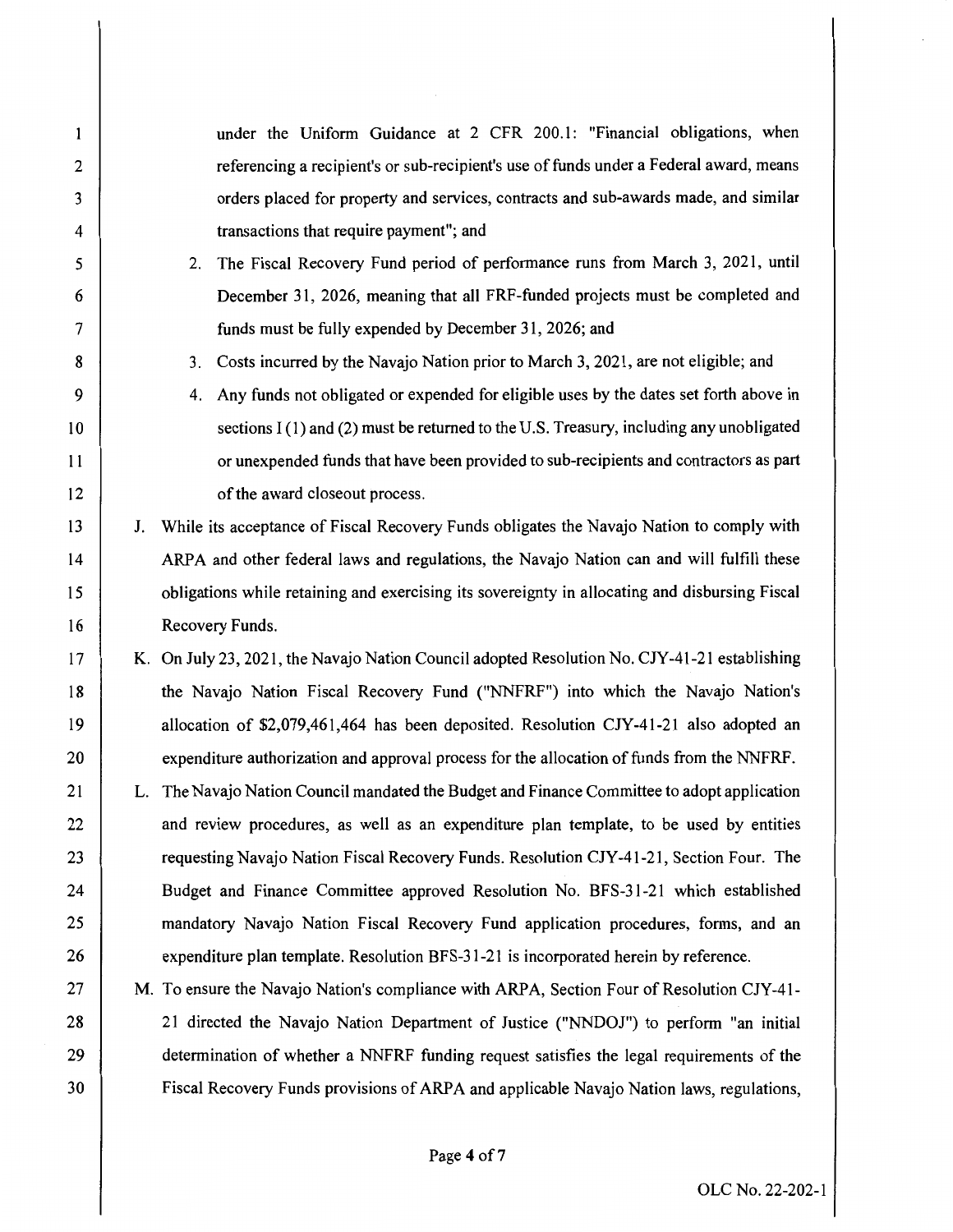and policies and procedures." Resolution BFS-31-21 incorporated NNDOJ's initial determination into the mandatory NNFRF application procedures, forms, and an expenditure plan template, which requires, among other things, identification of the entity with administrative oversight over the Funding Recipient. Administrative oversight means having the authority and responsibility to monitor the implementation of an approved FRF Expenditure Plan and the expenditure of awarded funds. The duties of the entity with administrative oversight are set forth in Section Seven of the FRF Procedures in Exhibits 1 through 5 of Resolution BFS-31-21.

- N. The Office of the President and Vice-President, in coordination with the Division of Community Development ("DCD"), presented ARP A and Fiscal Recovery Fund information at each of the five (5) Agency Council Meetings to hear from the Navajo People through their elected Chapter representatives concerning their needs and priorities for projects and/or services funded through the NNFRF. In addition, DCD has met with Navajo Nation Chapters, individually and collectively, on more than fifty (50) occasions to discuss NNFRF matters.
- 0. The Navajo Nation Council hosted twenty-six (26) Naabik'iyati' Committee Work Sessions, all open to the public, to hear from the regional and Agency leadership concerning their needs and priorities for projects and/or services funded through the Navajo Nation Fiscal Recovery Fund. In addition, Standing Committees of the Navajo Nation Council held more than forty ( 40) committee meetings, all open to the public, that have included NNFRF reports and infrastructure specific discussions.
- P. The health and financial devastation visited on the Navajo People by the COVID-19 pandemic has risen to emergency levels and continues to increase. To lessen the financial devastation caused by the COVID-19 pandemic, the Navajo Nation Council adopted Resolution No. CD-62-21 providing \$557,000,000 in Hardship Assistance for Navajo members. The President signed CD-62-21 into law on January 4, 2022. CD-62-21 is attached herein as **Exhibit 1.**
- Q. Since the enactment of CD-62-21, the projection for Navajo members eligible for Hardship Assistance has increased substantially by 48,000 adults and 40,000 minors not being included in the original enrollment projection. The \$557,000,000 originally allocated in CD-62-21 is no longer sufficient to provide Hardship Assistance to all eligible Navajo members.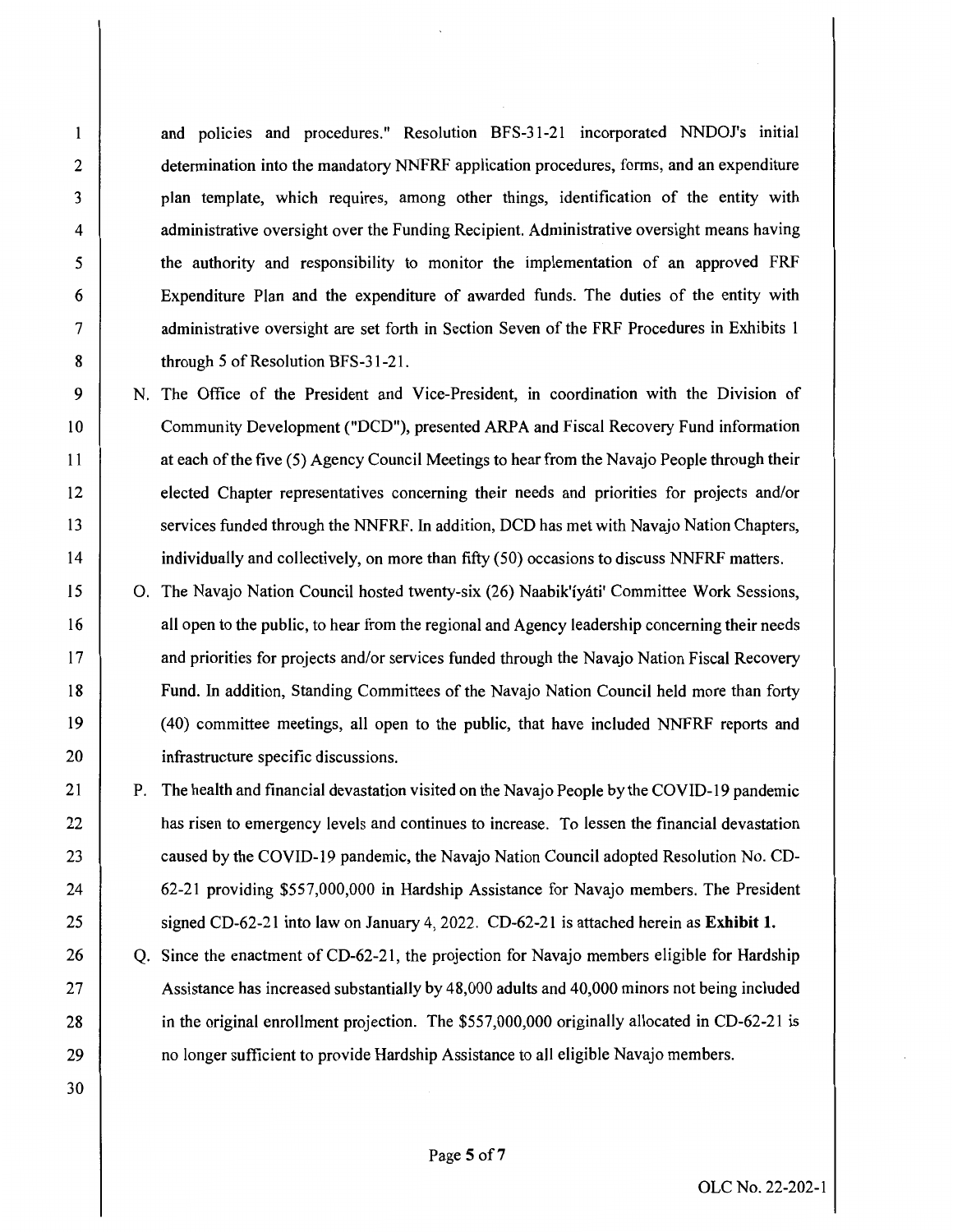R. The Navajo Nation Council and Office of the President and Vice-President concur that, based on their respective public consultation efforts, it is in the best interest of the Navajo people and Navajo communities to provide additional funding to the NNFRF Hardship Assistance Expenditure Plan in the amount of one hundred twenty million dollars (\$120,000,000) as set forth in **Exhibit 2.** 

1

2

3

4

5

6

7

8

9

10

11

12

13

14

15

16

17

18

19

20

21

22

23

24

25

26

27

28

29

30

- S. Providing additional funding for the NNFRF Hardship Assistance Expenditure Plan to address the funding deficiency caused by the revised enrollment figures meets the requirements for emergency legislation set forth at 2 N.N.C. § 164 (A)(16) as there is a pressing public need to assure the Navajo public that there are sufficient funds available for all eligible Navajo members entitled to receive Hardship Assistance under Navajo Nation law, most specifically under CD-62-21.
- D. The Navajo Nation Council is authorized to approve emergency legislation to address, among other urgent matters, an emergency problem that threatens the provision of direct services as an entitlement under Navajo Nation or Federal law. Such an emergency matter must arise due to the pressing public need for such resolution(s) and must be a matter requiring final action by the Council. *See* 2 N.N.C. § 164(A)(16).

# **SECTION THREE. APPROVAL OF ALLOCATION OF ADDITIONAL FUNDS TO THE HARDSHIP ASSISTANCE EXPENDITURE PLAN**

A. Through Council Resolution CD-62-21, the Navajo Nation approved and adopted the Navajo Nation Fiscal Recovery Fund Hardship Assistance Expenditure Plan, set forth in **Exhibit 1- C,** which included an allocation of five hundred fifty-seven million dollars (\$557,000,000).

B. The Navajo Nation hereby approves an allocation of additional funding for the NNFRF Hardship Assistance Expenditure Plan from the Navajo Nation Fiscal Recovery Fund in the total amount of one hundred twenty million dollars (\$120,000,000) to the Office of the Controller, for Household Assistance - Cash Transfers (Expenditure Category 2.3), as set forth in **Exhibit 2,** with administrative oversight by the Office of the President and Vice President and legislative oversight by the Budget and Finance Committee.